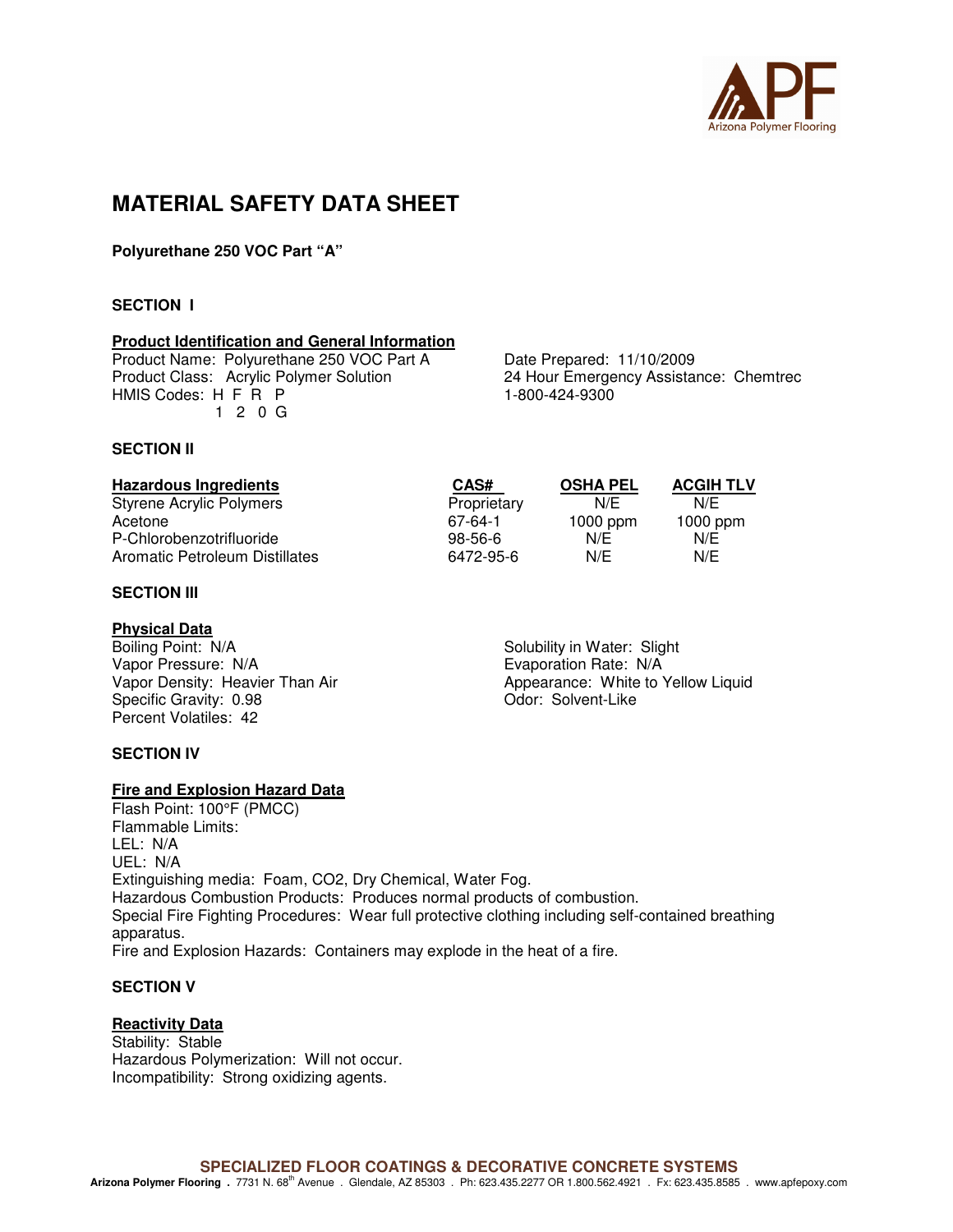### **SECTION VI**

### **Health Hazard Data**

Primary Route of Entry: Inhalation, Skin Contact, Eye

Eye Contact: Contact is severely irritating and can cause pain, tearing, redness and swelling. If left untreated, corneal damage can occur. Injury is slow to heal, but damage is usually reversible.

Skin Contact: Repeated or prolonged exposure may result in dry, defatted or cracked skin. Dermatitis and skin rash may occur. May penetrate skin.

Inhalation: Vapors are irritating to eyes, nose, throat and respiratory tract resulting in itchy eyes, dryness of the throat and tightness of the chest. Other possible symptoms include headache, nausea, narcosis, fatigue and loss of appetite.

Ingestion: Can result in the irritation of the digestive tract. Symptoms include sore throat, abdominal pain, nausea, vomiting and diarrhea.

### **SECTION VII**

### **First Aid**

Eyes: Flush with water for 15 minutes.

Skin: Remove contaminated clothing and wash affected areas with soap and water. Wash contaminated clothing before reuse.

Ingestion: Do not induce vomiting. Do not give anything by mouth to an unconscious person. Seek medical attention.

Inhalation: Move to an area free from further exposure. Administer oxygen or artificial respiration as needed. Seek medical attention.

### **SECTION VIII**

### **Special Protection Information**

Respiratory Protection: A respirator approved for use in organic vapor containing environments. Ventilation: Local exhaust ventilation is recommended.

Eye Protection: Liquid chemical goggles or full-face shield.

Skin Protection: Permeation resistant gloves (Butyl rubber or Nitrile rubber). Wear long sleeved and legged garments.

### **SECTION IX**

### **Spill or Leak Procedures**

Steps to be taken if material is released or spilled: Remove all sources of ignition. Ventilate area. Equip clean-up crew with appropriate protective gear. Dike spilled material and control further spillage if possible. Cover spill with absorbent material. Collect material in open containers. Flush spill area with water.

Waste Disposal Method: Waste disposal must be in accordance with federal, state and local regulations. Empty containers must be handled with care due to product residue and combustible solvent vapors.

### **SECTION X**

### **Shipping Data**

D.O.T. Shipping Name: Paint Related Material Technical Shipping Name: Acrylic Polymer Solution D.O.T. Hazard Class: Flammable Liquid PG III UN/NA Number: UN1263 Reportable Quantity: None D.O.T. Labels Required: Flammable Freight Class: 55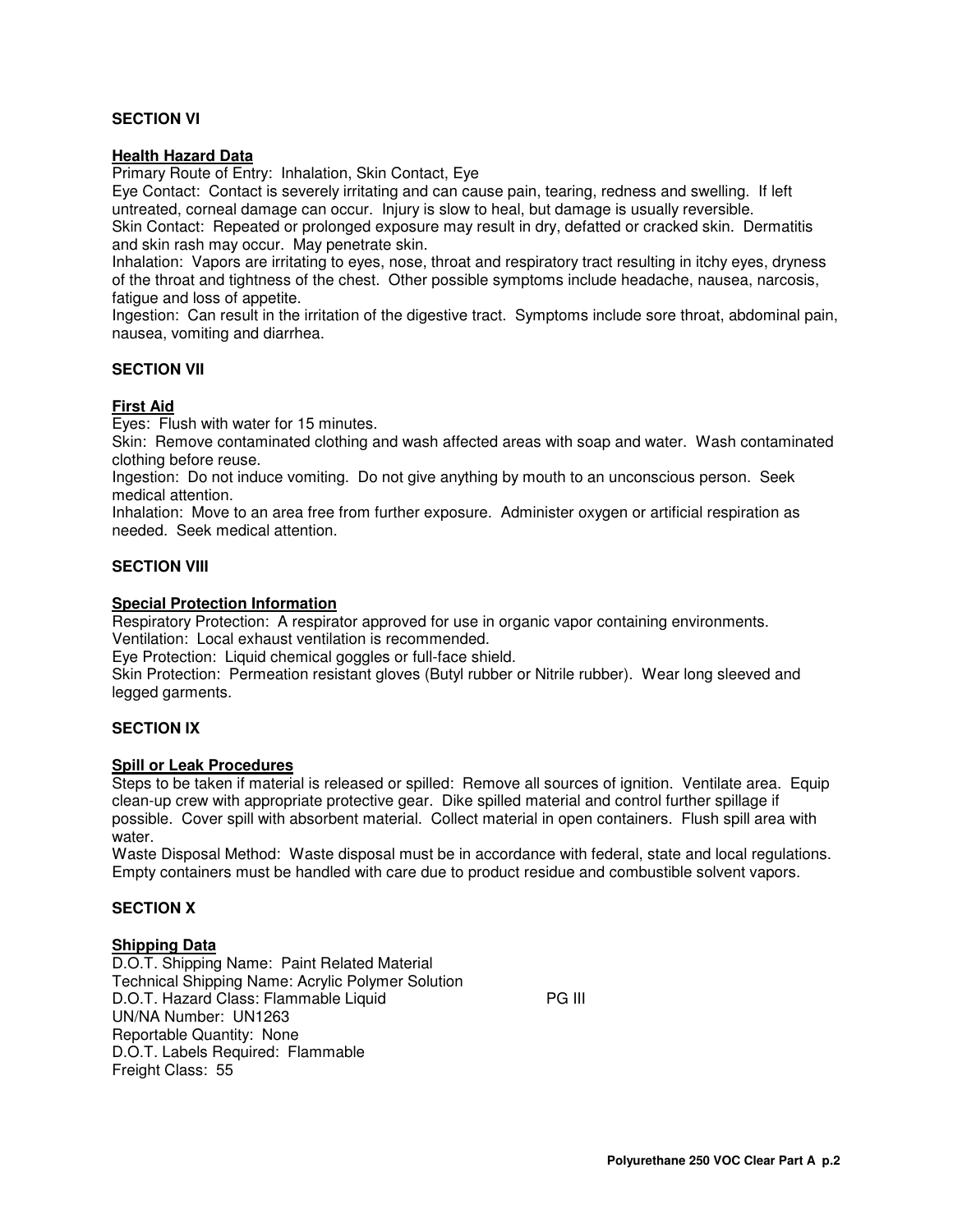

## **MATERIAL SAFETY DATA SHEET**

**Polyurethane 250 VOC Part "B"** 

### **SECTION I**

### **Product Identification and General Information**

Product Name: Polyurethane 250 VOC Date Prepared: 11/10/2009 HMIS Codes: H F R P 1-800-424-9300 2 3 1 G

Product Class: Isocyanate Solution 24 Hour Emergency Assistance: Chemtrec

### **SECTION II**

### **Hazardous Ingredients CAS# OSHA PEL ACGIH TLV**

Homopolymer of Hexamethylene Diisocyanate 28182-81-2 N/E N/E P-Chlorobenzotrifluoride

### **SECTION III**

### **Physical Data**

Vapor Pressure: 2.14mm Hg @ 20°C<br>
Vapor Density: Heavier Than Air Many Appearance: Pale Yello Percent Volatiles: 40

### **SECTION IV**

### **Fire and Explosion Hazard Data**

Flash Point: 122°F SETA Flash (ASTM D-3243) Flammable Limits: LEL: 1.3 @ 173°F UEL: 13.1 @ 283°F Extinguishing media: Foam, Dry Chemical, Carbon Dioxide. Do Not Use Water. Hazardous Combustion Products: Oxides of Carbon and Nitrogen. Special Fire Fighting Procedures: Firefighters should wear full emergency equipment with self-contained breathing apparatus. During fires irritating, toxic gases and smoke may be present from decomposition/combustion products. Fire and Explosion Hazards: Product will burn under fire conditions. Toxic, corrosive fumes may be emitted.

### **SECTION V**

### **Reactivity Data**

Stability: Stable Hazardous Polymerization: Will not occur. Incompatibility: Water, strong bases, strong acids, strong oxidizing agents and amines.

Boiling Point: 350°F Solubility in Water: Insoluble, but reacts slowly Vapor Density: Heavier Than Air Appearance: Pale Yellow Clear Liquid Odor: Pleasant, Sweet Odor